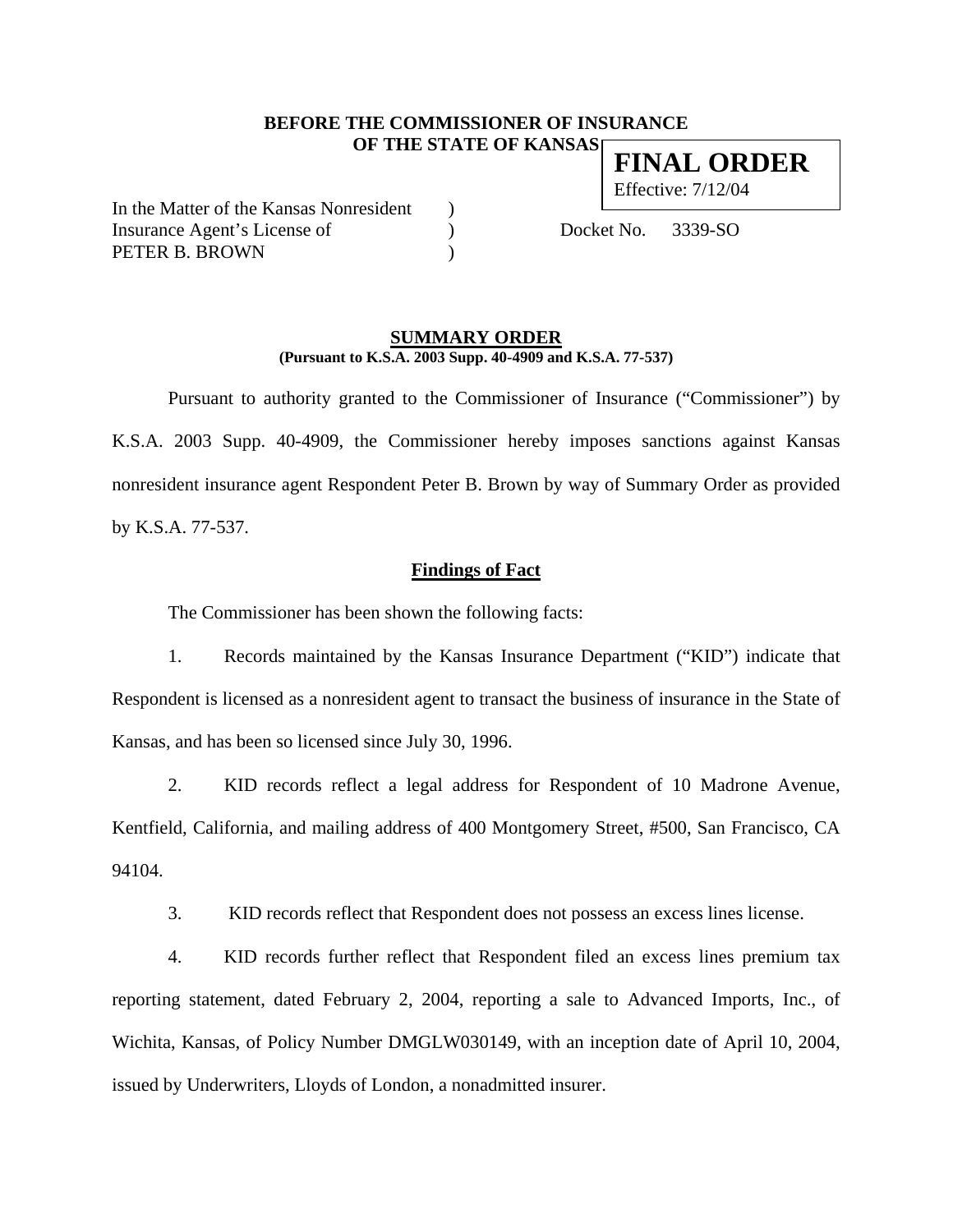### **Applicable Law**

5. K.S.A. 2003 Supp. 40-4909(a) provides, in relevant part:

"The commissioner may deny, suspend, revoke or refuse renewal of any license issued under this act if the commissioner finds that the applicant or license holder has: . . . (2) Violated: (A) Any provision of chapter 40 of the Kansas Statutes Annotated, and amendments thereto, or any rule and regulation promulgated thereunder . . .." K.S.A. 2003 Supp. 40-4909(a).

6. "The commissioner may, in the manner prescribed by law, revoke or suspend the license of any agent issued pursuant to sections 40-241 and 40-246 [superceded by 40-4901 *et seq*.] of the Kansas Statutes Annotated when such agent shall engage in any transaction permitted only to licensees under the provisions of K.S.A. 40-246b, without first obtaining the license as required by K.S.A. 40-246b." K.S.A. 40-246d.

7. K.S.A. 40-246b defines requirements for obtaining a license to place risks with nonadmitted insurers and reporting obligations for excess lines agents.

8. The commissioner may censure the licensee or impose an administrative penalty of \$500 per violation up to a maximum of \$2500 for the same violation occurring within six calendar months from the date of the original violation, or \$1000 for a knowing violation up to \$5000 for the same violation within six calendar months, in lieu of taking any action under subsection (a). K.S.A. 2003 Supp. 40-4909(h).

# **Conclusions of Law**

9. The Commissioner has jurisdiction over Respondent as well as the subject matter of this proceeding, and such proceeding is held in the public interest.

10. The Commissioner finds, based on Respondent's reported sale of excess lines coverage, that respondent violated the provisions of K.S.A. 40-246b.

11. The Commissioner finds that Respondent's agent license may be revoked or suspended pursuant to K.S.A. 2003 Supp.  $40-4909(a)(2)(A)$  as a result of a violation of a provision of chapter 40 of the Kansas Statutes Annotated.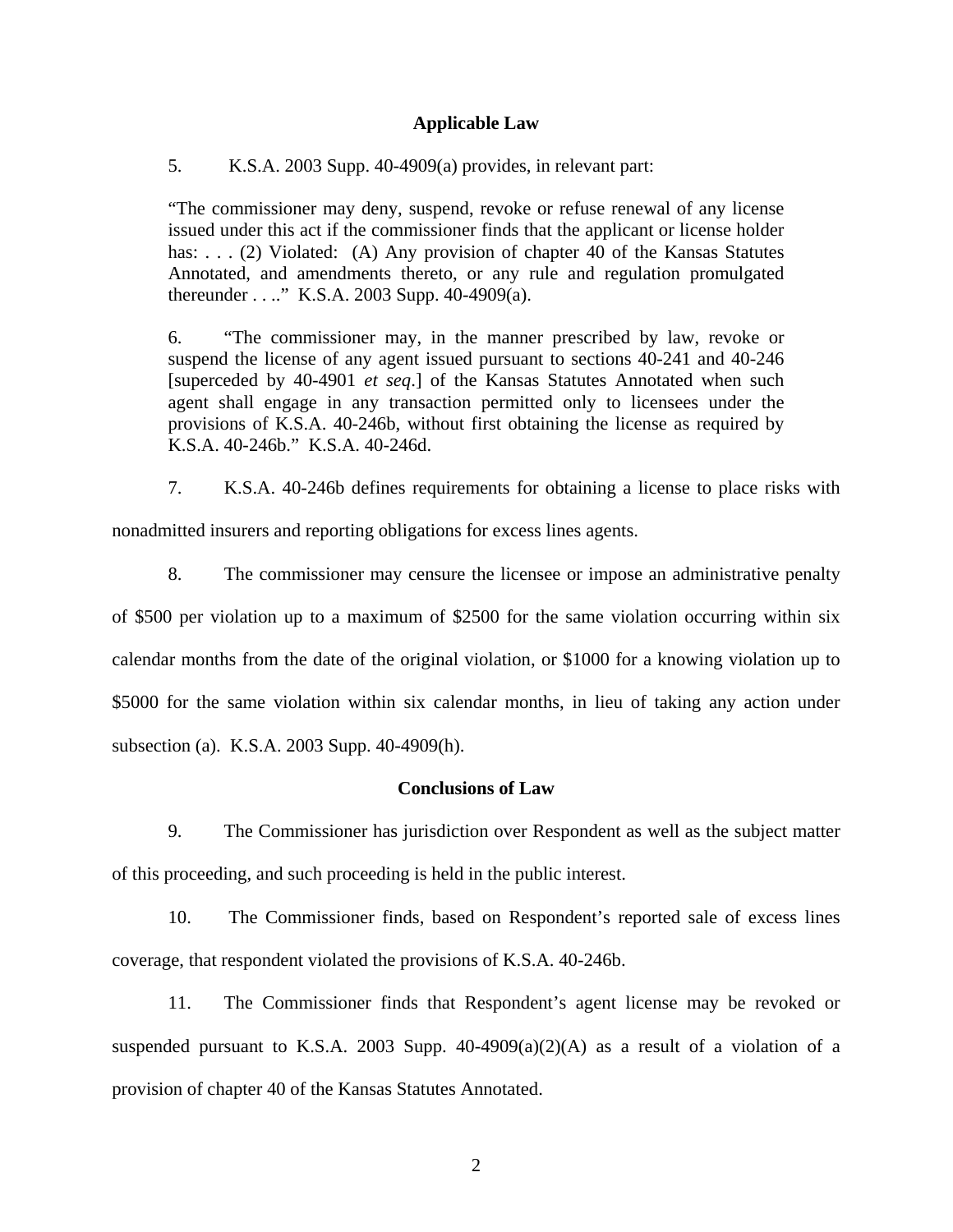12. The Commissioner, however, concludes that the interests of insurers and protection of the insurable interests of the public are adequately served by a lesser sanction.

13. Based on the facts and circumstances set forth herein, it appears that the use of summary proceedings in this matter is appropriate, in accordance with the provisions set forth in K.S.A. 77-537(a), in that the use of summary proceedings does not violate any provision of the law and the protection of the public interest does not require the KID to give notice and opportunity to participate to persons other than Peter B. Brown.

### **IT IS THEREFORE ORDERED BY THE COMMISSIONER OF INSURANCE**

**THAT** Kansas nonresident insurance agent Peter B. Brown is hereby ordered to pay an administrative penalty of **\$500 (five hundred dollars)** on or before the effective date of this order, which shall be fifteen days after the date of personal service or eighteen days after the date of service by mail. In the event that the penalty is not paid by the effective date of this order, Respondent's Kansas nonresident insurance agent's license shall be suspended until such time as the penalty is paid in full. It is further ordered that Respondent shall **CEASE AND DESIST** from engaging in the sale, solicitation, or negotiation of excess lines business covering risks within the state of Kansas unless and until he becomes duly licensed pursuant to K.S.A. 40-246b.

 **IT IS SO ORDERED THIS** *23rd* **DAY OF JUNE 2004, IN THE CITY OF TOPEKA, COUNTY OF SHAWNEE, STATE OF KANSAS.** 



 \_/s/ Sandy Praeger\_\_\_\_\_\_\_\_\_\_\_\_\_\_\_\_\_\_\_\_\_ Sandy Praeger Commissioner of Insurance

 $/s/$  John W. Campbell John W. Campbell General Counsel

3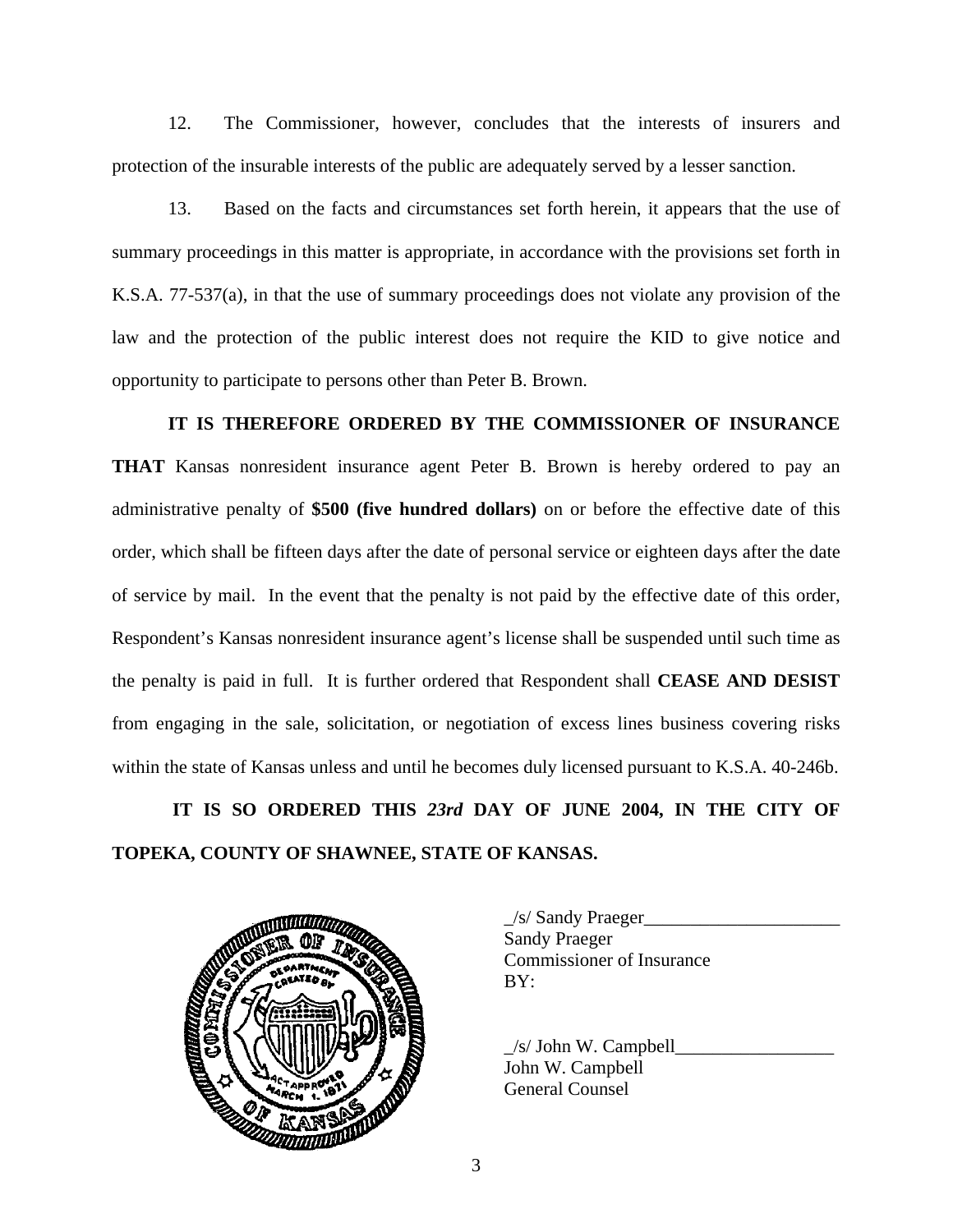**NOTICE: In the event the Petitioner files a petition for judicial review, the agency officer designated pursuant to K.S.A. 77-613(e) to receive service of a petition for judicial review on behalf of the KID is John W. Campbell, General Counsel, Kansas Insurance Department, 420 S.W. 9th St., Topeka, KS 66612-1678.** 

### **Certificate of Service**

 The undersigned hereby certifies that she served a true and correct copy of the above and foregoing **Notice** and **Summary Order** on this \_23rd\_ day of June 2004, by causing the same to be deposited in the United States Mail, first class postage prepaid, addressed to the following:

Peter B. Brown 400 Montgomery St., #500 San Francisco, CA 94104

> \_/s/ Brenda J. Clary\_\_\_\_\_\_\_\_\_\_\_\_\_\_\_\_\_\_\_\_ Brenda J. Clary